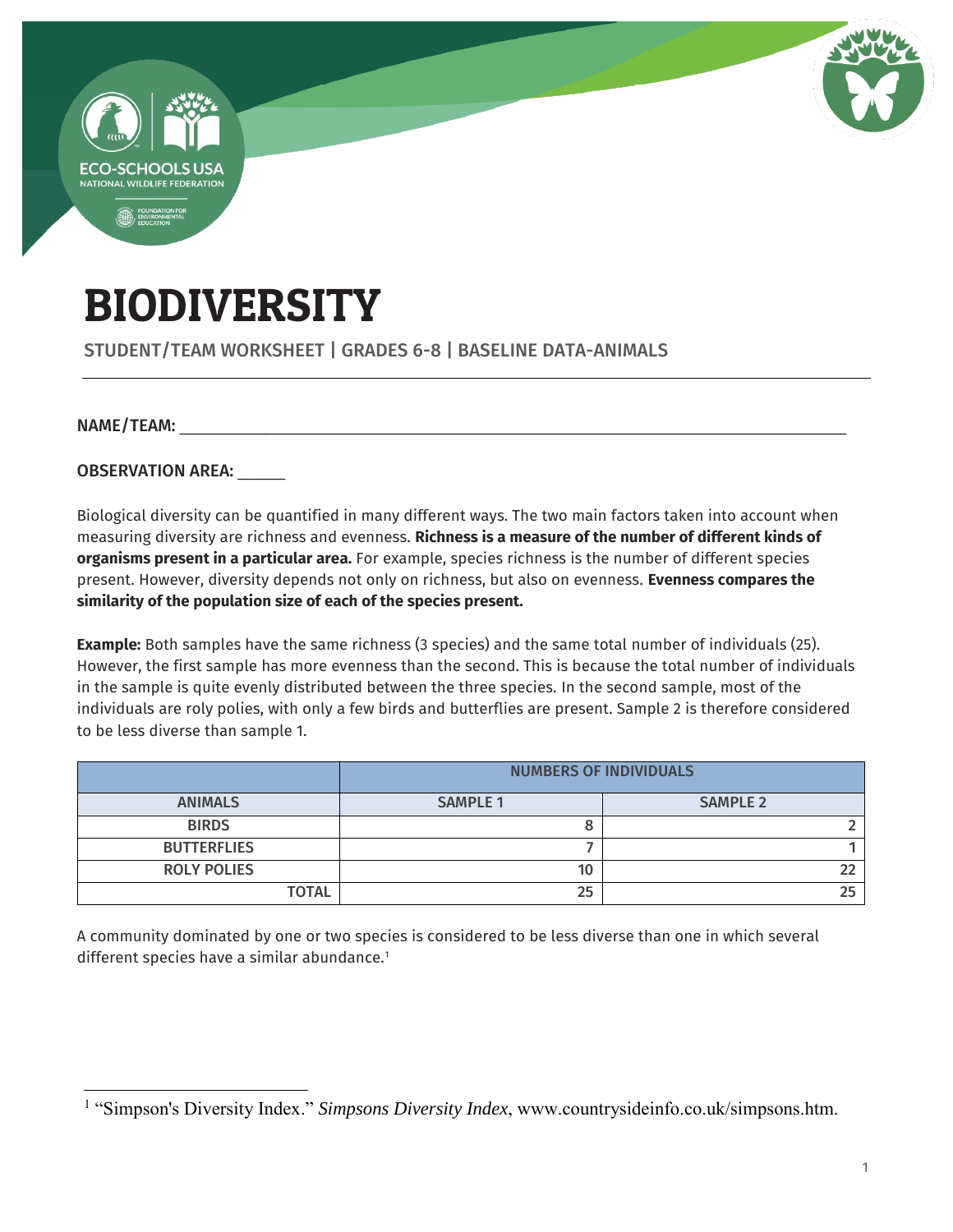

### BIODIVERSITY GRADES 6-8 | BASELINE DATA-ANIMALS



The team needs to observe the entire space. Slowly look up, down and all around the observation area, including the ground. When looking up, are there birds flying by? Is there a lizard on the tree? Are there beetles under a rock, etc.?

Use the iNaturalist SEEK app or Google Lens app, local field guides and/or local experts to provide identification assistance. If the name of the animal cannot be found enter a description.

| $\overline{1}$ .<br><b>CATEGORY</b><br>(BIRDS, MAMMALS,<br>INVERTEBRATES, AMPHIBIANS,<br><b>REPTILES, FISH)</b> | <b>NAME OR DESCRIPTION</b> | <b>QUANTITY</b> | <b>ALIVE</b>   | DEAD |
|-----------------------------------------------------------------------------------------------------------------|----------------------------|-----------------|----------------|------|
| <b>EXAMPLE: REPTILE</b>                                                                                         | <b>GREEN ANOLE</b>         | $\overline{2}$  | $\overline{2}$ |      |
|                                                                                                                 |                            |                 |                |      |
|                                                                                                                 |                            |                 |                |      |
|                                                                                                                 |                            |                 |                |      |
|                                                                                                                 |                            |                 |                |      |
|                                                                                                                 |                            |                 |                |      |
|                                                                                                                 |                            |                 |                |      |
|                                                                                                                 |                            |                 |                |      |
|                                                                                                                 |                            |                 |                |      |
| <b>TOTALS</b>                                                                                                   |                            |                 |                |      |

2. Total number of animals combined from the team's observation area. \_\_\_\_\_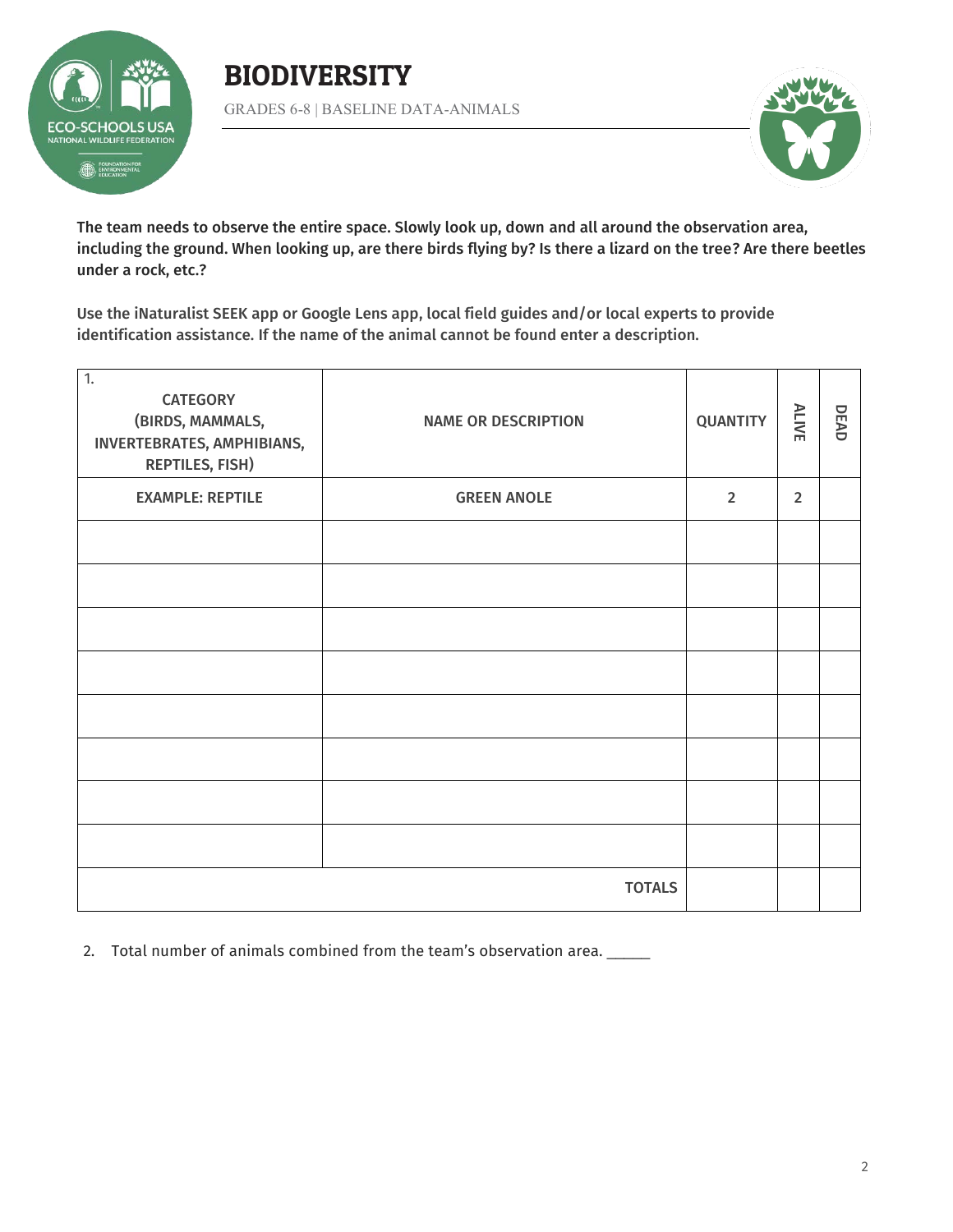

## BIODIVERSITY

GRADES 6-8 | BASELINE DATA-ANIMALS



#### 3. **Richness**

Number of different bird types \_\_\_\_\_

#### 4. **Richness**

Number of different mammal types \_\_\_\_\_

#### 5. **Richness**

Number of different invertebrate types \_\_\_\_\_

#### 6. **Richness**

Number of different amphibian types \_\_\_\_\_

#### 7. **Richness**

Number of different reptile types \_\_\_\_\_

8. **Richness** Number of different fish types \_\_\_\_\_

#### 9. **Evenness**

Number of each different type of bird. For example: 5 crows and 2 blue jays

#### 10. **Evenness**

Number of each different type of mammal.

#### 11. **Evenness**

Number of each different type of invertebrate.

#### 12. **Evenness**

Number of each different type of amphibian.